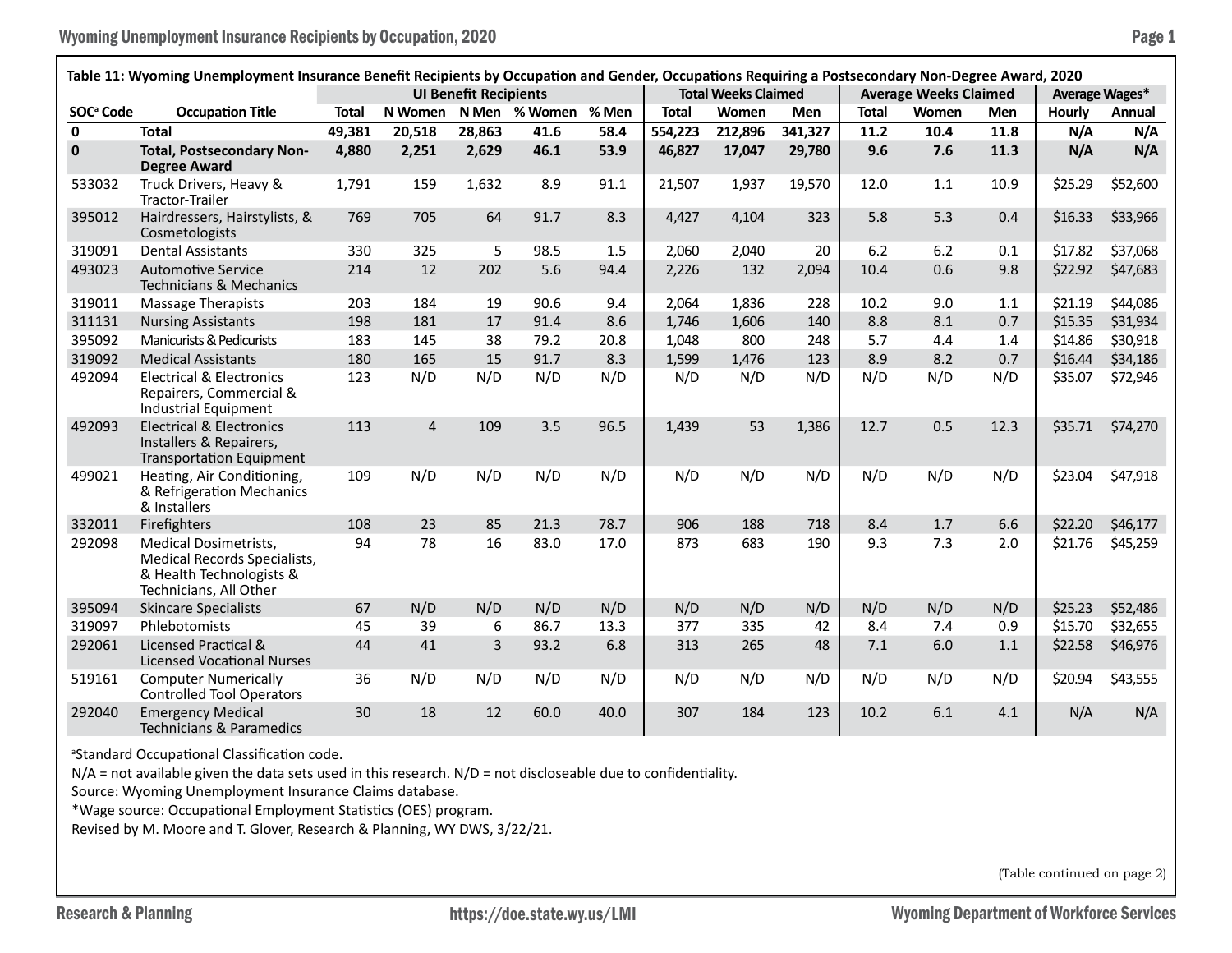## (Table continued from page 1)

**Table 11: Wyoming Unemployment Insurance Benefit Recipients by Occupation and Gender, Occupations Requiring a Postsecondary Non-Degree Award, 2020**

|                       |                                                                                             | iable II. Wyoming Onemployment msulance benent Recipients by Occupation and Genuel, Occupations Requiring a Fostsecondaly Non-Degree Award, Z020<br><b>UI Benefit Recipients</b> |         |       |         |       | <b>Total Weeks Claimed</b> |              |             | <b>Average Weeks Claimed</b> | Average Wages* |             |         |                  |
|-----------------------|---------------------------------------------------------------------------------------------|----------------------------------------------------------------------------------------------------------------------------------------------------------------------------------|---------|-------|---------|-------|----------------------------|--------------|-------------|------------------------------|----------------|-------------|---------|------------------|
| SOC <sup>ª</sup> Code | <b>Occupation Title</b>                                                                     | <b>Total</b>                                                                                                                                                                     | N Women | N Men | % Women | % Men | <b>Total</b>               | Women        | <b>Men</b>  | <b>Total</b>                 | Women          | <b>Men</b>  | Hourly  | Annual           |
| 492022                | Telecommunications<br>Equipment Installers &<br>Repairers, Except Line<br><b>Installers</b> | 28                                                                                                                                                                               | N/D     | N/D   | N/D     | N/D   | N/D                        | N/D          | N/D         | N/D                          | N/D            | N/D         | \$28.27 | \$58,798         |
| 331021                | First-Line Supervisors/<br>Managers of Fire Fighting &<br><b>Prevention Workers</b>         | 26                                                                                                                                                                               | N/D     | N/D   | N/D     | N/D   | N/D                        | N/D          | N/D         | N/D                          | N/D            | N/D         | \$37.57 | \$78,149         |
| 274011                | Audio & Video Technicians                                                                   | 24                                                                                                                                                                               | 9       | 15    | 37.5    | 62.5  | 318                        | 89           | 229         | 13.3                         | 3.7            | 9.5         | \$20.40 | \$42,427         |
| 292055                | <b>Surgical Technologists</b>                                                               | 20                                                                                                                                                                               | 17      | 3     | 85.0    | 15.0  | 120                        | 91           | 29          | 6.0                          | 4.6            | 1.5         | \$21.26 | \$44,212         |
| 319094                | <b>Medical Transcriptionists</b>                                                            | 20                                                                                                                                                                               | 16      | 4     | 80.0    | 20.0  | 213                        | 172          | 41          | 10.7                         | 8.6            | 2.1         | \$19.38 | \$40,314         |
| 292057                | <b>Ophthalmic Medical</b><br>Technicians                                                    | 17                                                                                                                                                                               | N/D     | N/D   | N/D     | N/D   | N/D                        | N/D          | N/D         | N/D                          | N/D            | N/D         | \$18.25 | \$37,956         |
| 493011                | Aircraft Mechanics &<br>Service Technicians                                                 | 16                                                                                                                                                                               | N/D     | N/D   | N/D     | N/D   | N/D                        | N/D          | N/D         | N/D                          | N/D            | N/D         |         | \$29.58 \$61,529 |
| 535021                | Captains, Mates, & Pilots of<br><b>Water Vessels</b>                                        | 16                                                                                                                                                                               | N/D     | N/D   | N/D     | N/D   | N/D                        | N/D          | N/D         | N/D                          | N/D            | N/D         | N/A     | N/A              |
| 254031                | Library Technicians                                                                         | 11                                                                                                                                                                               | 11      | 0     | 100.0   | 0.0   | 97                         | 97           | <b>NULL</b> | 8.8                          | 8.8            | <b>NULL</b> | \$15.58 | \$32,415         |
| 292053                | Psychiatric Technicians                                                                     | 11                                                                                                                                                                               | N/D     | N/D   | N/D     | N/D   | N/D                        | N/D          | N/D         | N/D                          | N/D            | N/D         | N/A     | N/A              |
| 499081                | <b>Wind Turbine Service</b><br>Technicians                                                  | 10                                                                                                                                                                               | N/D     | 9     | 10.0    | 90.0  | 64                         | $\mathbf{1}$ | 63          | 6.4                          | 0.1            | 6.3         | \$24.31 | \$50,569         |
| 493052                | Motorcycle Mechanics                                                                        | 9                                                                                                                                                                                | 0       | 9     | 0.0     | 100.0 | 105                        | <b>NULL</b>  | 105         | 11.7                         | <b>NULL</b>    | 11.7        | \$18.07 | \$37,595         |
| 273092                | Court Reporters &<br>Simultaneous Captioners                                                | 6                                                                                                                                                                                | 6       | 0     | 100.0   | 0.0   | 64                         | 64           | <b>NULL</b> | 10.7                         | 10.7           | <b>NULL</b> | N/A     | N/A              |
| 131032                | Insurance Appraisers, Auto<br>Damage                                                        | 5                                                                                                                                                                                | N/D     | N/D   | N/D     | N/D   | N/D                        | N/D          | N/D         | N/D                          | N/D            | N/D         | N/A     | N/A              |
| 499092                | <b>Commercial Divers</b>                                                                    | 4                                                                                                                                                                                | N/D     | N/D   | N/D     | N/D   | N/D                        | N/D          | N/D         | N/D                          | N/D            | N/D         | N/A     | N/A              |
| 332021                | Fire Inspectors &<br>Investigators                                                          | 4                                                                                                                                                                                | N/D     | N/D   | N/D     | N/D   | N/D                        | N/D          | N/D         | N/D                          | N/D            | N/D         | N/A     | N/A              |
| 492095                | <b>Electrical &amp; Electronics</b><br>Repairers, Powerhouse,<br>Substation, & Relay        | 4                                                                                                                                                                                | 0       | 4     | 0.0     | 100.0 | 42                         | <b>NULL</b>  | 42          | 10.5                         | <b>NULL</b>    | 10.5        | \$44.24 | \$92,022         |

<sup>a</sup>Standard Occupational Classification code.

 $N/A$  = not available given the data sets used in this research.  $N/D$  = not discloseable due to confidentiality.

Source: Wyoming Unemployment Insurance Claims database.

\*Wage source: Occupational Employment Statistics (OES) program.

Revised by M. Moore and T. Glover, Research & Planning, WY DWS, 3/22/21.

(Table continued on page 3)